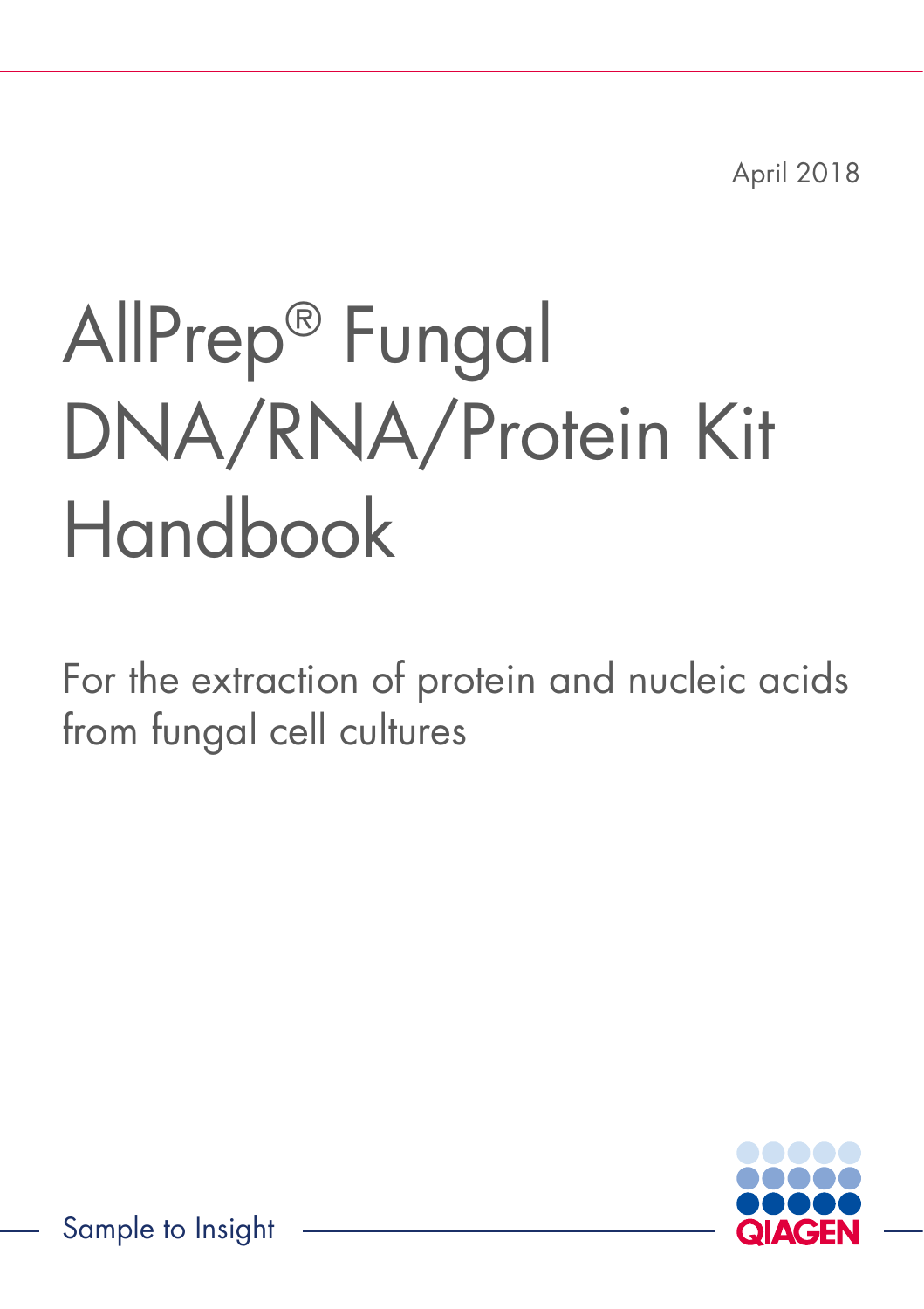### Contents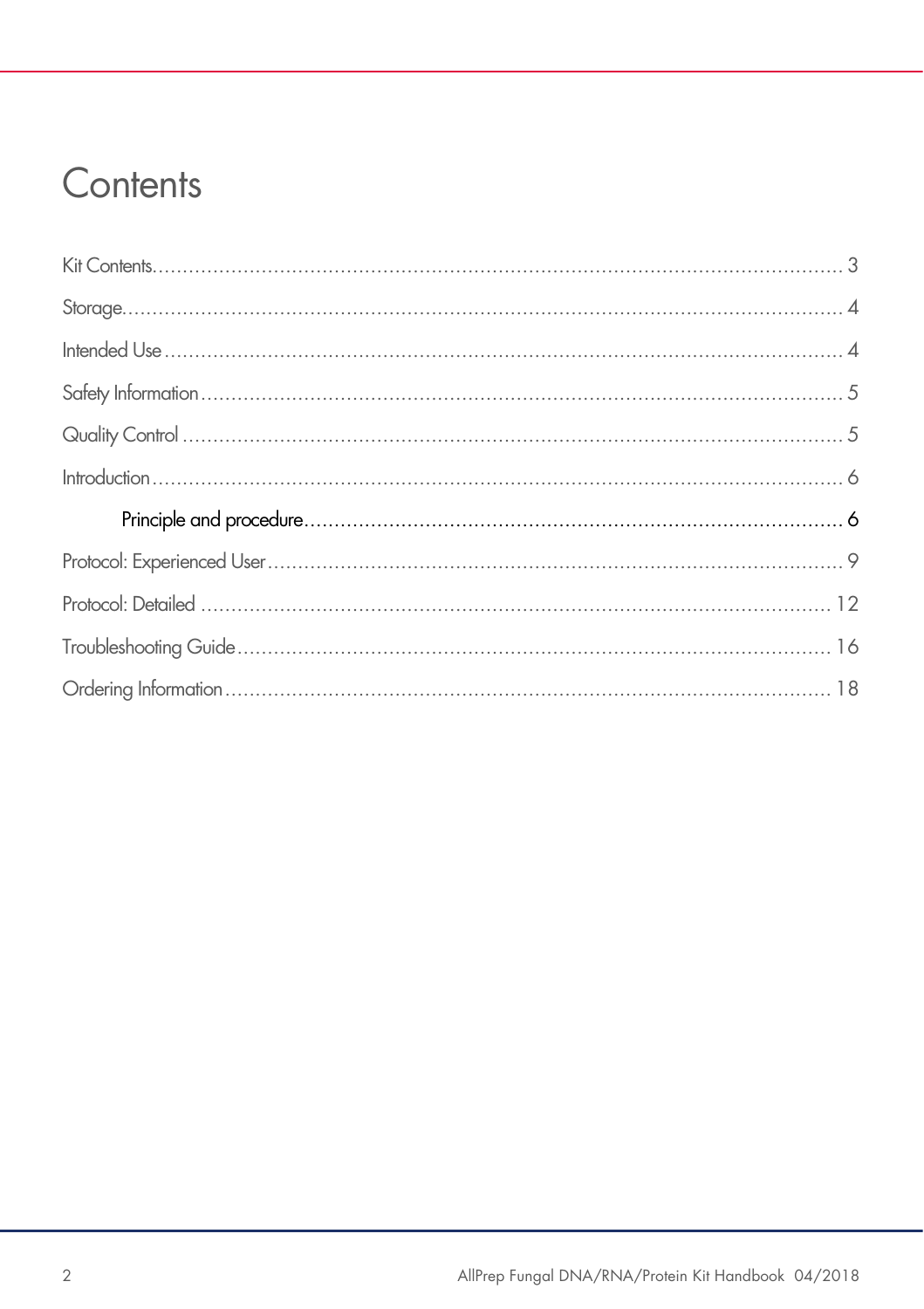### Kit Contents

| AllPrep Fungal DNA/RNA/Protein Kit | (50)            |
|------------------------------------|-----------------|
| Catalog no.                        | 47154           |
| Number of preps                    | 50              |
| PowerBead Tubes, Glass 0.5 mm      | 50              |
| <b>MB Spin Columns</b>             | $3 \times 50$   |
| Solution AB                        | 36 ml           |
| <b>IW Solution</b>                 | $18$ m          |
| <b>RW Solution</b>                 | $18$ ml         |
| Solution EB                        | $9$ ml          |
| Solution MR                        | $2 \times 7$ ml |
| Solution EA                        | 36 ml           |
| Solution PE                        | $6$ m           |
| Solution HC                        | $20$ ml         |
| Solution RB                        | 20 ml           |
| <b>WP Solution</b>                 | $12$ ml         |
| <b>RNase-Free Water</b>            | $7 \text{ ml}$  |
| Collection Tubes (2 ml)            | $6 \times 50$   |
| Quick Start Protocol               | 1               |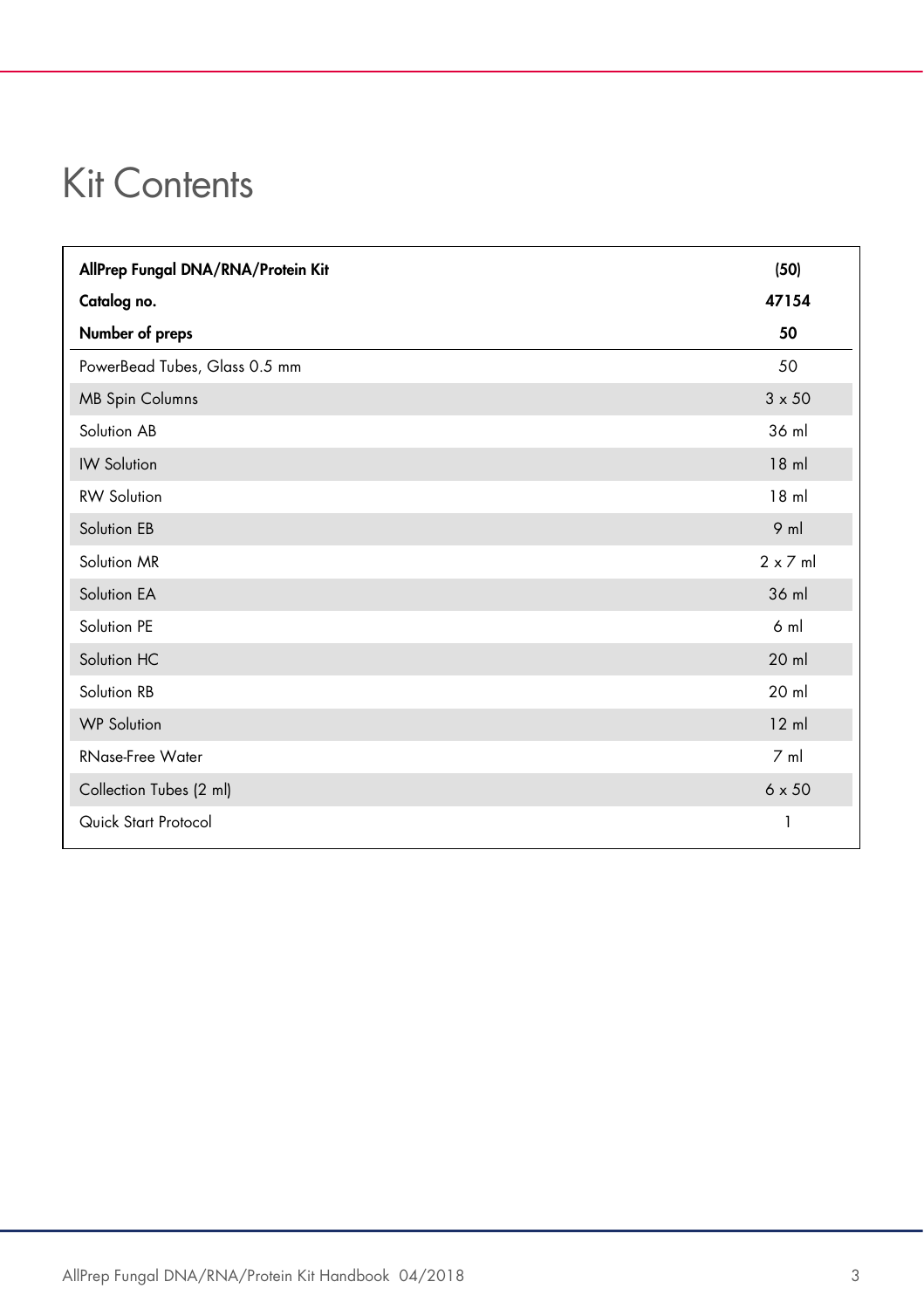### Storage

We recommend storing the MB Spin Columns at 2–8°C. All other reagents and components of the AllPrep Fungal DNA/RNA/Protein Kit can be stored at room temperature (15–25°C) until the expiration date printed on the box label.

### Intended Use

All AllPrep products are intended for molecular biology applications. These products are not intended for the diagnosis, prevention or treatment of a disease.

All due care and attention should be exercised in the handling of the products. We recommend all users of QIAGEN products to adhere to the NIH guidelines that have been developed for recombinant DNA experiments, or to other applicable guidelines.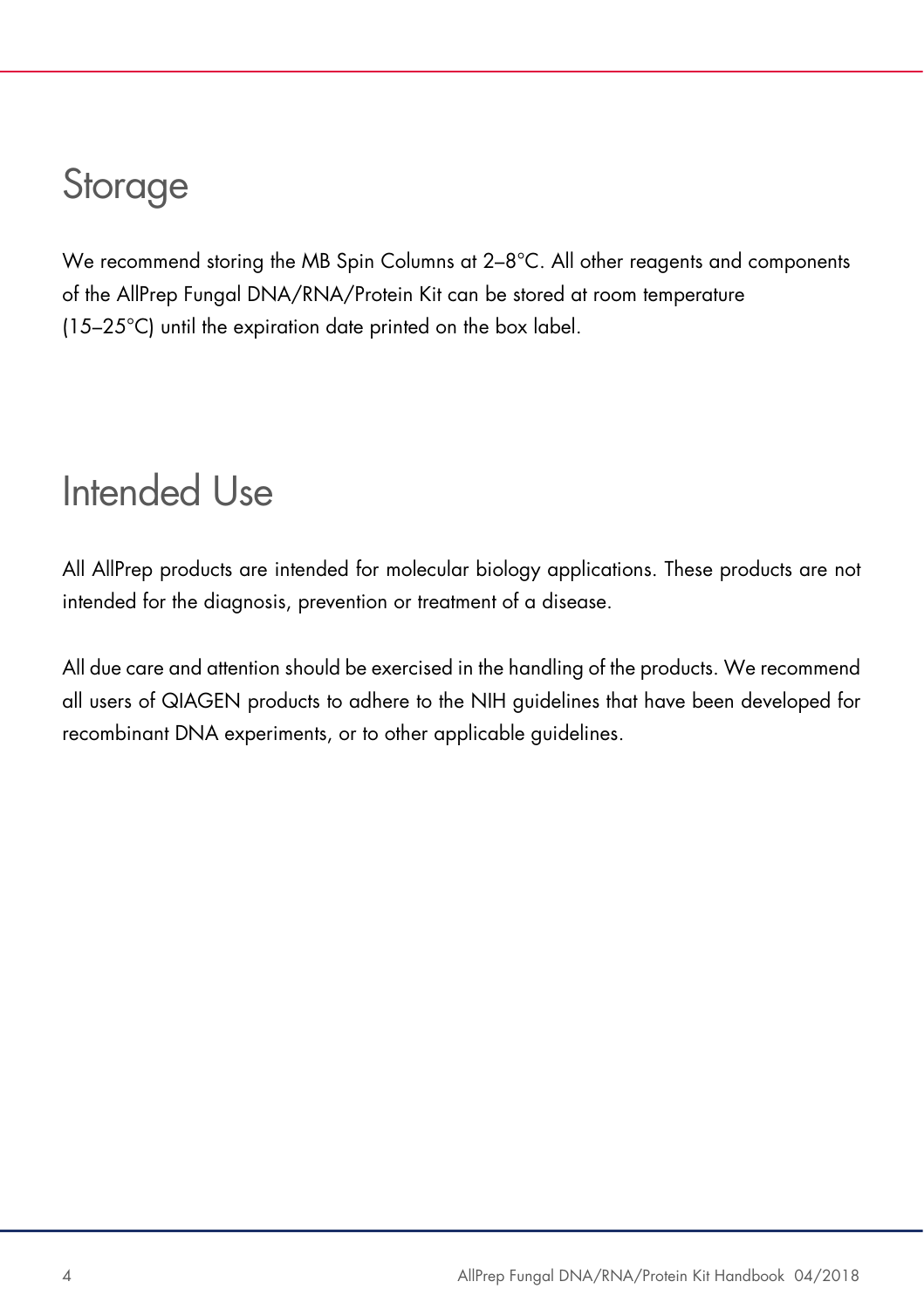# Safety Information

When working with chemicals, always wear a suitable lab coat, disposable gloves and protective goggles. For more information, please consult the appropriate safety data sheets (SDSs). These are available online in convenient and compact PDF format at www.qiagen.com/safety where you can find, view and print the SDS for each QIAGEN kit and kit component.



DO NOT add bleach or acidic solutions directly to the sample preparation waste.

Solution EA and Solution MR contain guanidine salts, which can form highly reactive compounds when combined with bleach. If liquid containing these buffers is spilt, clean with a suitable laboratory detergent and water. If the spilt liquid contains potentially infectious agents, clean the affected area first with laboratory detergent and water, and then with 1% (v/v) sodium hypochlorite.

# Quality Control

In accordance with QIAGEN's ISO-certified Quality Management System, each lot of AllPrep Fungal DNA/RNA/Protein Kits is tested against predetermined specifications to ensure consistent product quality.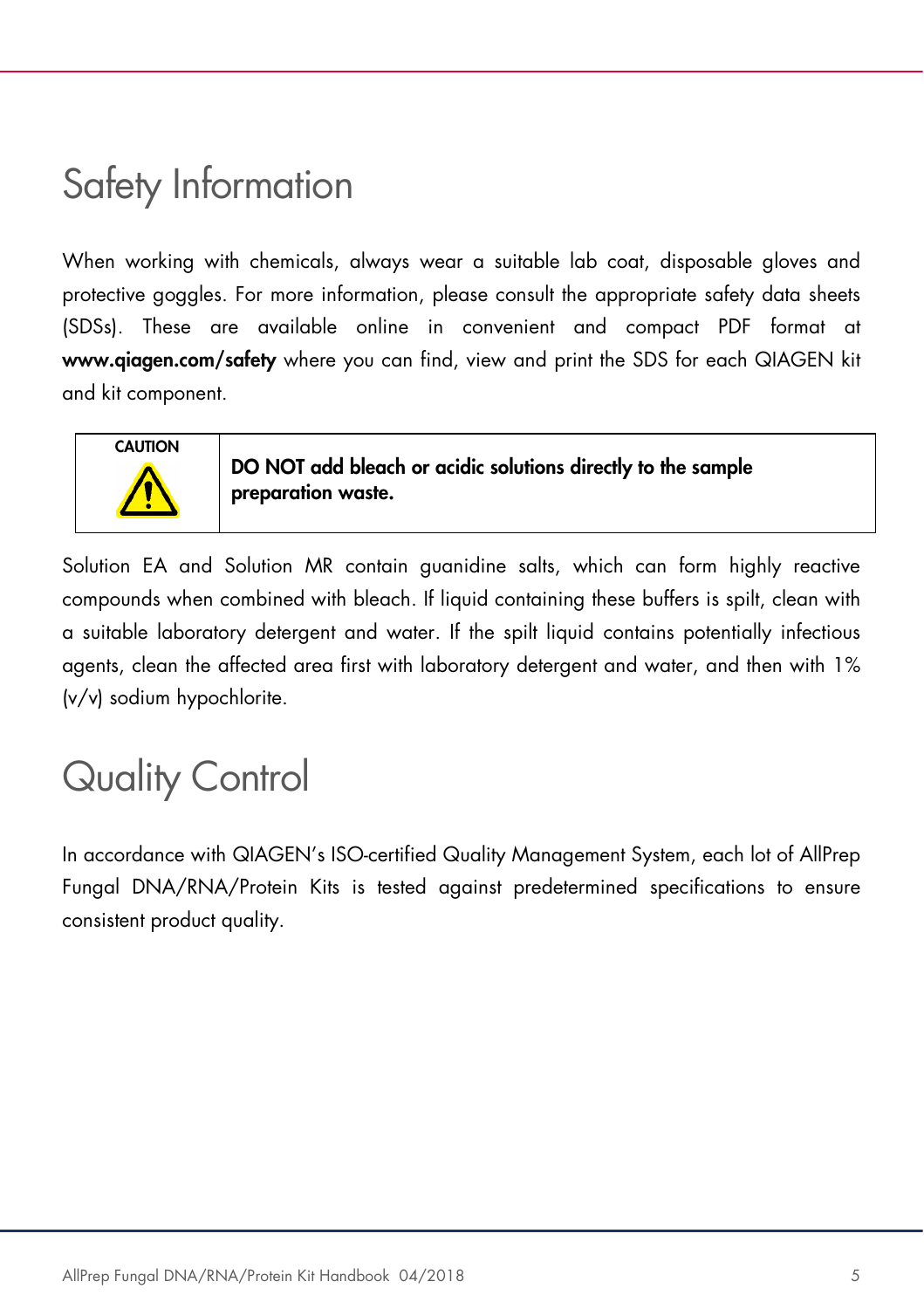### Introduction

The AllPrepFungal DNA/RNA/Protein Kit is designed to isolate total nucleic acids and cellular proteins from fungal cultures in a patent-pending, user-friendly spin filter format. Bead beating in an optimized chaotropic formulation allows users to efficiently lyse fungal cells and solubilize nucleic acids and proteins from a diverse range of species. The use of silica spin filters to achieve reversible, sequential immobilization of DNA, RNA and proteins greatly streamlines the nucleic acid and protein isolation process, allowing direct correlations between genes, their expression and function.

Isolated nucleic acids (gDNA, rRNA, mRNA and small RNAs) are suitable for demanding downstream applications, including PCR, qPCR, RT-PCR and next-generation sequencing (NGS). Purified proteins are suitable for 1D SDS-PAGE and mass spectrometry following in-gel trypsin digestion. Some applications, including 2D SDS-PAGE and solution phase proteolytic digestion for mass spectrometry, may require an additional detergent removal step following protein elution.

### Principle and procedure

The AllPrepFungal DNA/RNA/Protein Kit uses a novel sequential isolation method that begins with mechanical lysis of cultured fungal cells using 0.5 mm glass bead tubes. Nucleic acids and proteins are completely solubilized during homogenization and mixed with a DNA-binding solution. DNA is bound to a spin filter and the flow-through containing RNA and proteins is then combined with a solution that binds total RNA on a second spin filter. The final flow-through, containing denatured proteins, is combined with another novel buffer to immobilize the proteins onto a third and final silica spin filter. Each spin filter containing either immobilized nucleic acids or proteins is then washed and the immobilized analyte is eluted.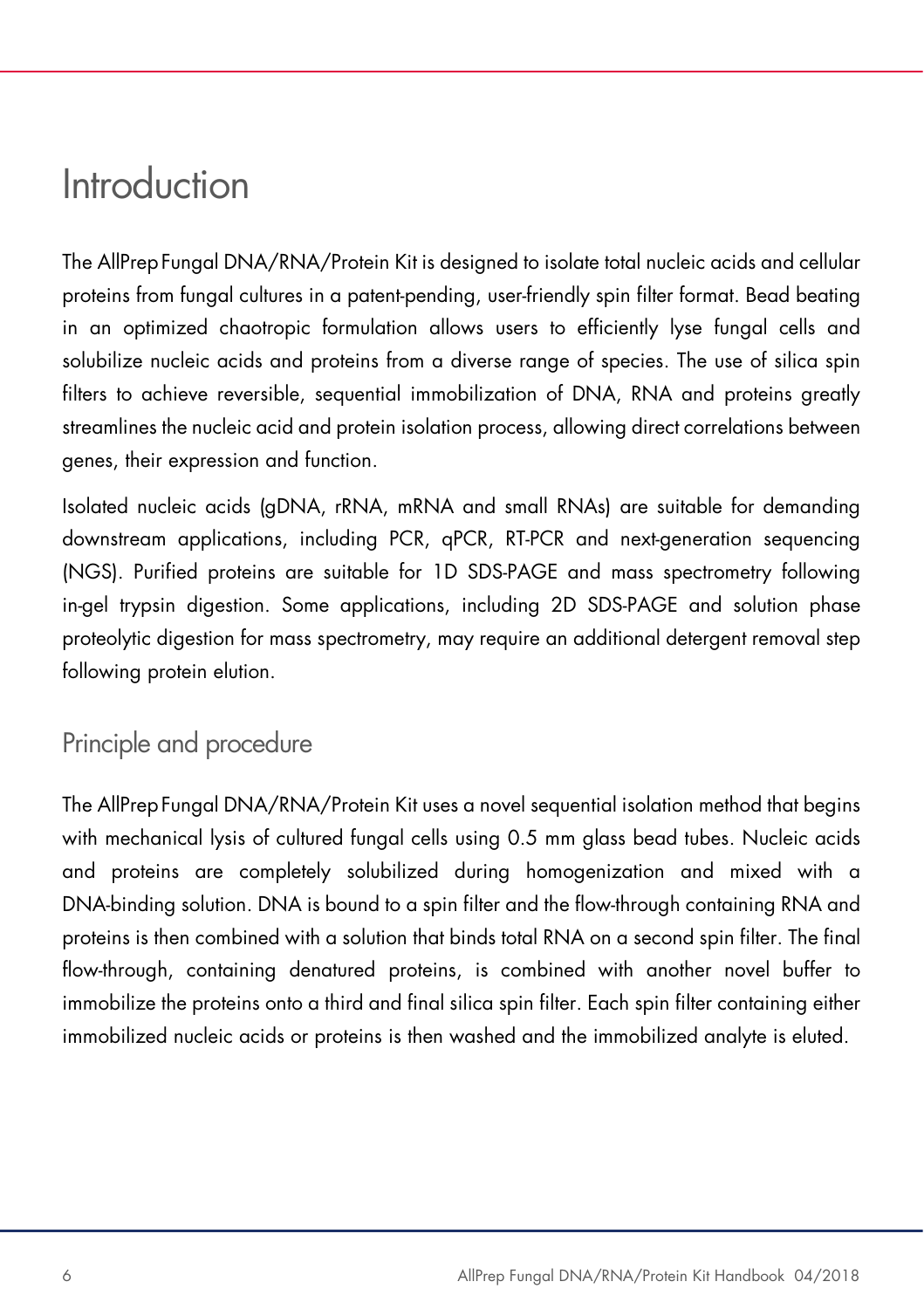

#### AllPrep Fungal DNA/RNA/Protein Kit Procedure

Figure 1. AllPrep Fungal DNA/RNA/Protein Kit procedure.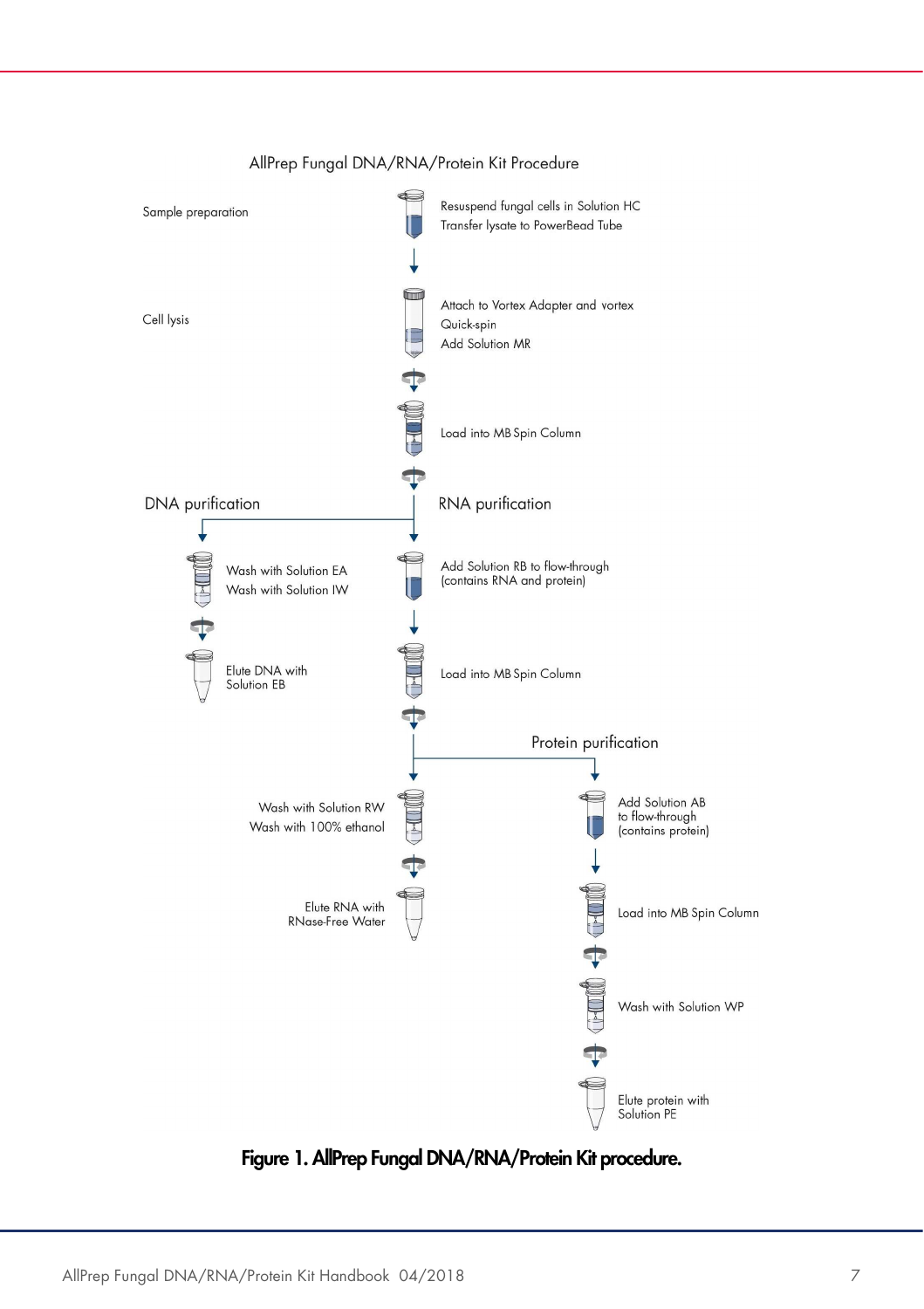# Equipment and Reagents to Be Supplied by User

When working with chemicals, always wear a suitable lab coat, disposable gloves and protective goggles. For more information, consult the appropriate safety data sheets (SDSs) available from the product supplier.

- $\bullet$  Microcentrifuge (up to 15,000 x q)
- Pipettors (1 µl–1000 µl)
- $\bullet$  Pipette tips  $(1 \text{ pl} 1000 \text{ pl})$
- Vortex-Genie® 2
- Vortex Adapter for vortexing 1.7 or 2 ml tubes (cat. no. 13000-V1-24)
- β-mercaptoethanol (β-ME) or dithiothreitol (DTT)
- 100% ethanol
- 100% isopropanol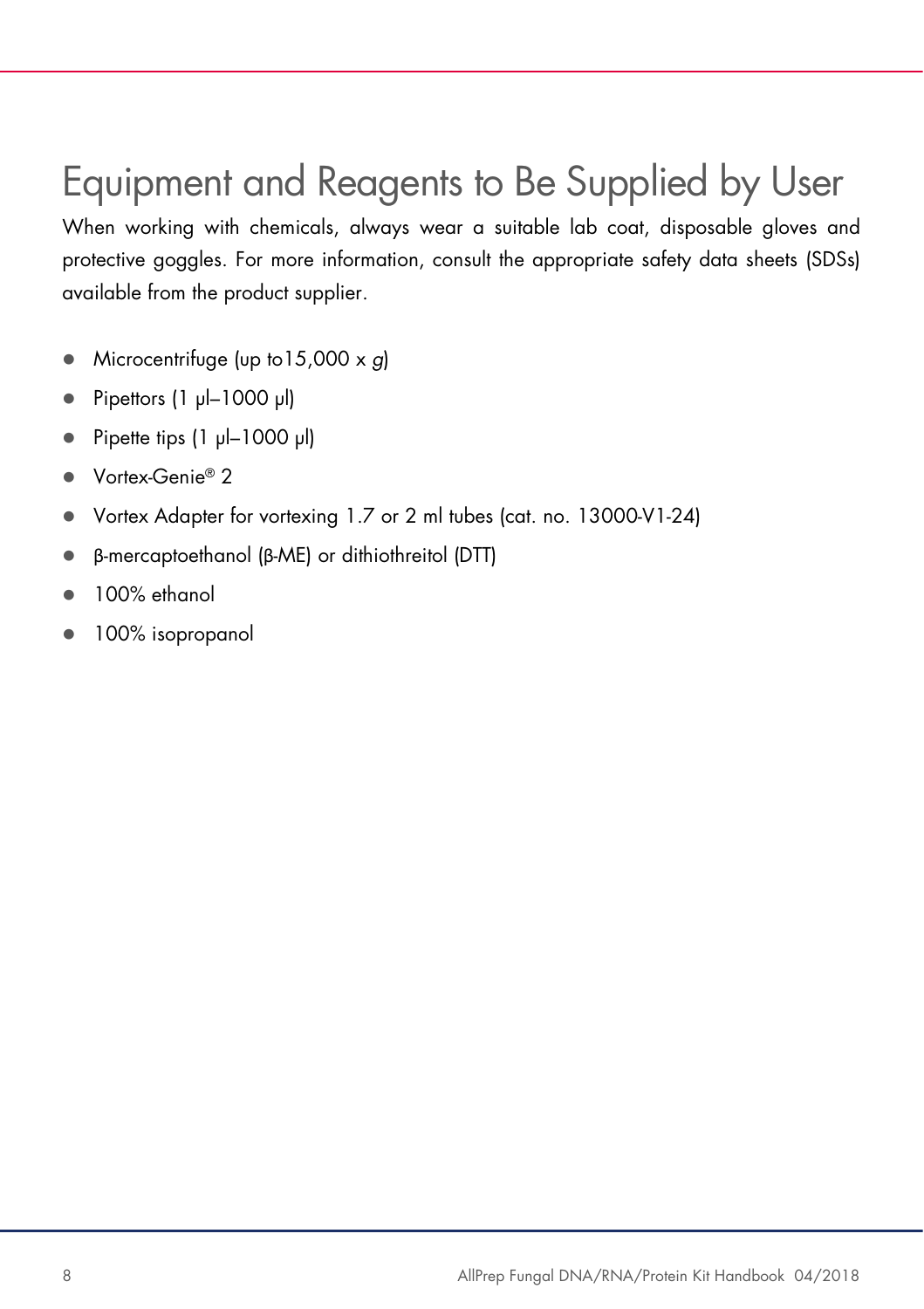# Protocol: Experienced User

### Important points before starting

- Add 100% ethanol (user provided) to IW Solution and WP Solution as indicated on the bottle label.
- Add 100% isopropanol (user provided) to RW Solution as indicated on the bottle label.
- To prepare a working stock of Solution HC, add 3.5 µl of β-mercaptoethanol (β-ME) per 350 µl of Solution HC. Alternatively, dithiothreitol (DTT) may be added to Solution HC to a final concentration of 1–10 mM. Always use β-ME and DTT in a fume hood.
- We strongly recommend using Halt<sup>™</sup> Protease Inhibitor Cocktail (Thermo Fisher Scientific cat. no. 78429). Use 3.5 µl of Halt Protease Inhibitor Cocktail per sample. Follow the manufacturer's recommendations when using other protease inhibitors.
- All protocol steps must be followed in the order written. DNA, RNA and protein subheadings are not stand-alone protocols. Skipping steps will result in reduced binding efficiency and reduced recovery of the desired biomolecule.

### Procedure

- 1. Add 1.8 ml of fungal culture to a 2 ml Collection Tube (provided). Centrifuge for 3 min at 15,000  $\times$  g. Remove all of the supernatant with a pipette tip. **Note:** We recommend using no more than 1x10<sup>8</sup> fungal cells per sample.
- 2. Re-suspend the cell pellet in 350 µl of Solution HC (working stock) by vortexing or pipetting. Transfer the re-suspended cells to a PowerBead Tube. Note: Solution HC must be freshly prepared with β-ME (or DTT) and protease inhibitors.
- 3. Secure the PowerBead Tube horizontally using a Vortex Adapter (cat. no. 13000-V1-24). Vortex at maximum speed for 10 min.
- 4. Quick-spin the PowerBead Tube. Remove the cap and add 175 µl of Solution MR directly to the PowerBead Tube. Recap and vortex on high for at least 10 s to mix.
- 5. Centrifuge the PowerBead Tube at 15,000 x g for 2 min at room temperature.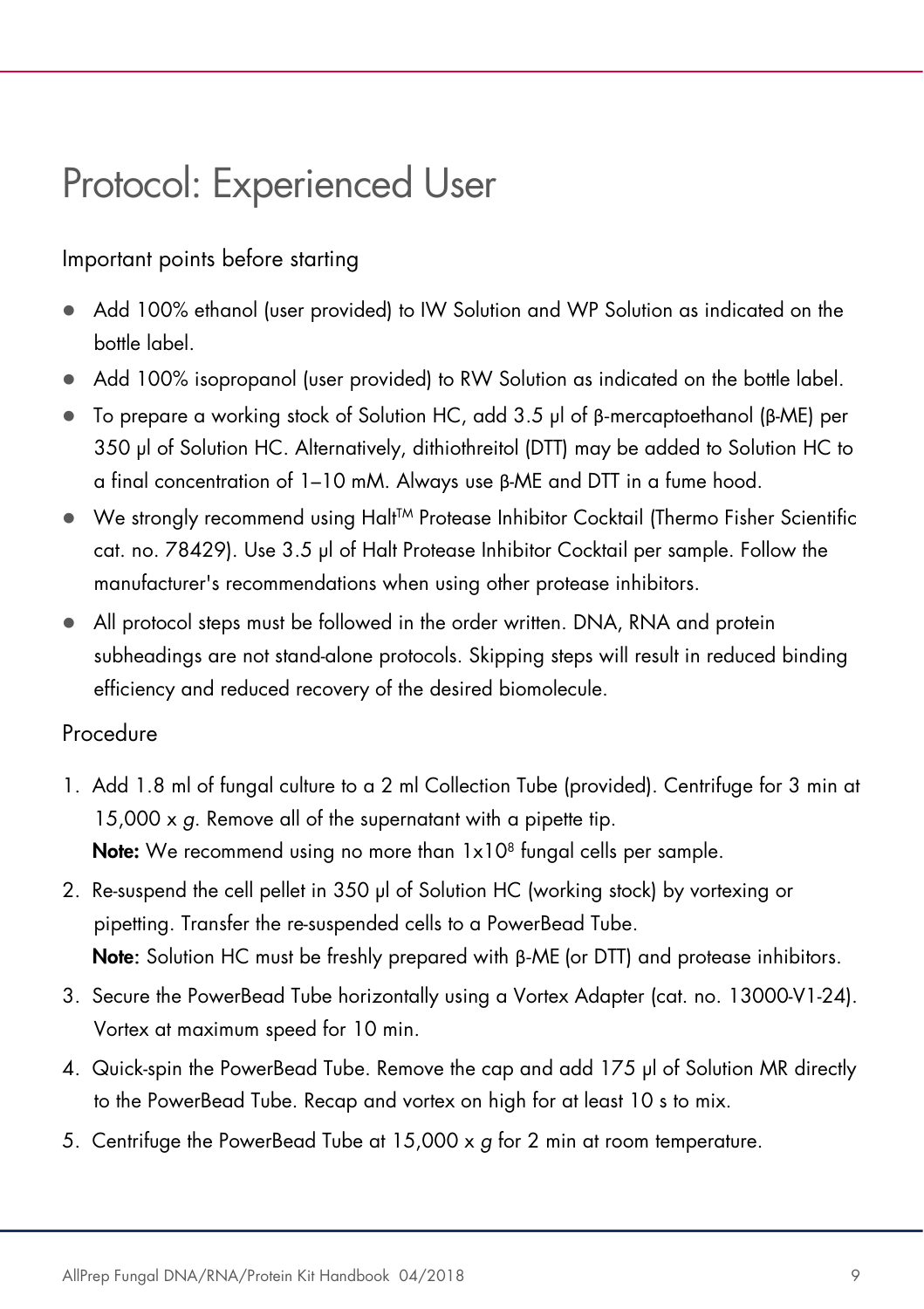#### DNA Purification

- 6. Transfer 350 µl of lysate from the PowerBead Tube directly to an MB Spin Column. Centrifuge for 1 min at  $15,000 \times q$ . Save flow-through for RNA purification (step 14). Note: It is normal to transfer some glass beads with the lysate.
- 7. Transfer the MB Spin Column to a clean 2 ml Collection Tube (provided).
- 8. Add 650 µl of Solution EA and centrifuge at 15,000 x a for 1 min. Discard flow-through.
- 9. Add 650 µl of IW Solution and centrifuge at  $15,000 \times g$  for 1 min. Discard flow-through.
- 10. Centrifuge at 15,000 x g for 2 min. Being careful not to splash liquid on the filter basket, place the MB Spin Column in a new 2 ml Collection Tube (provided).
- 11. Add 100 µl of Solution EB to the center of the white filter membrane.
- 12. Incubate for 1 min at room temperature. Centrifuge at 15,000 x g for 1 min.
- 13. Discard the MB Spin Column. The DNA is now ready for downstream applications.

#### RNA purification

- 14. Add 350 µl of Solution RB to the flow-through from step 6. Vortex briefly on high.
- 15. Add the lysate to a new MB Spin Column and centrifuge at  $15,000 \times g$  for 1 min. Save the flow-through for protein purification (step 23).
- 16. Transfer the MB Spin Column to a clean 2 ml Collection Tube (provided).
- 17. Add 650 µl of RW Solution. Centrifuge at  $15,000 \times g$  for 1 min. Discard flow-through.
- 18. Add 650 µl of 100% ethanol (user provided). Centrifuge at 15,000  $\times$  g for 1 min. Discard the flow-through.
- 19. Centrifuge at 15,000  $\times$  g for 2 min. Being careful not to splash liquid on the filter basket, place the MB Spin Column in a new 2 ml Collection Tube (provided).
- 20. Add 100 µl of RNase-Free Water (provided) to the center of the white filter membrane.
- 21. Incubate for 1 min at room temperature. Centrifuge at  $15,000 \times q$  for 1 min.
- 22. Discard the MB Spin Column. The RNA is now ready for downstream applications.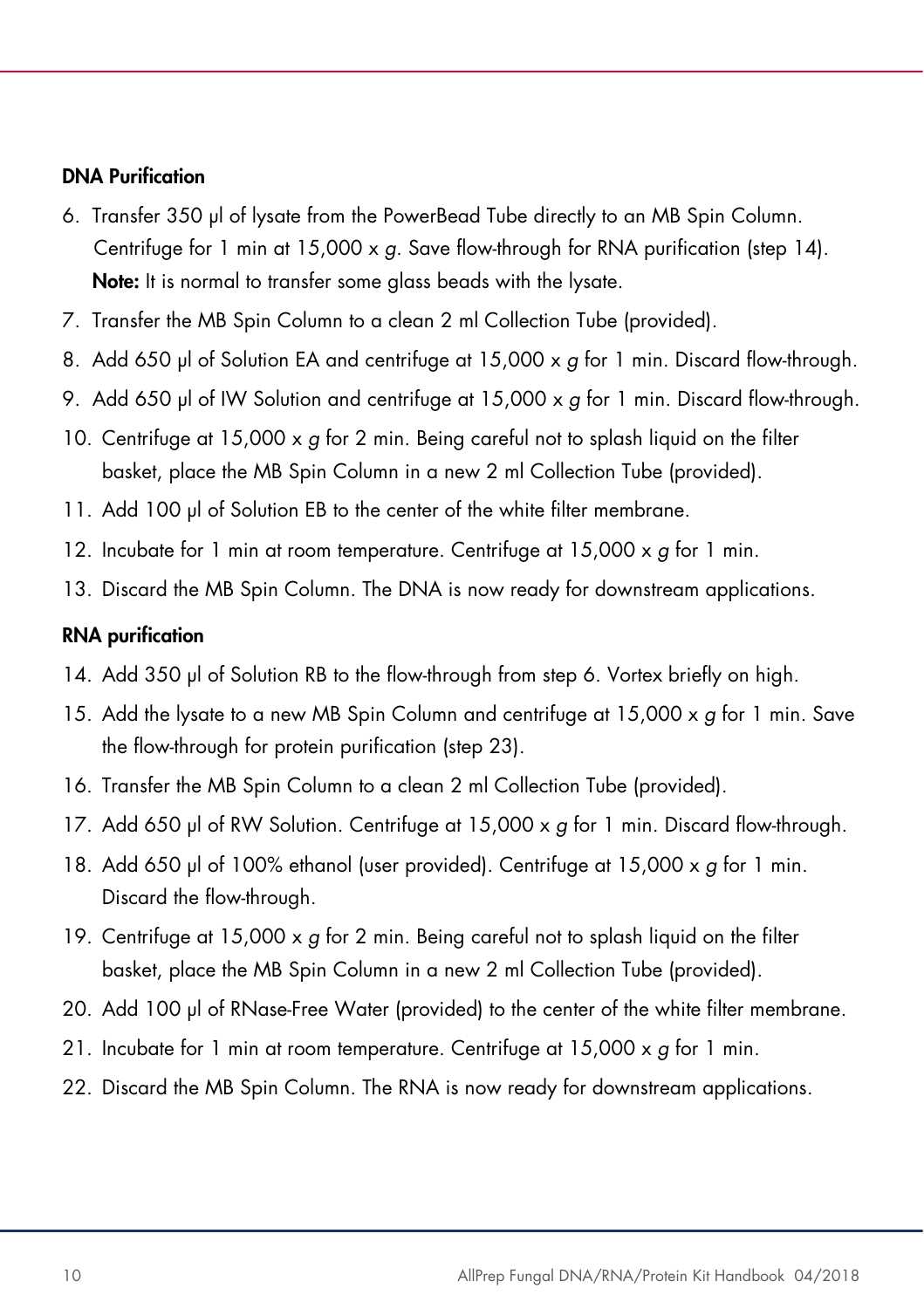#### Protein purification

- 23. Add 650 µl of Solution AB to the flow-through from step 15. Vortex briefly on high.
- 24. Load up to 650 µl into a new MB Spin Column and centrifuge at  $15,000 \times g$  for 1 min.
- 25. Discard the flow-through and load the remaining sample volume into the MB Spin Column. Centrifuge at  $15,000 \times a$  for 1 min and discard the flow-through.
- 26. Add 650 µl of WP Solution. Centrifuge at 15,000 x q for 1 min. Discard flow-through.
- 27. Centrifuge at  $15,000 \times g$  for 2 min. Being careful not to splash liquid on the filter basket, place the MB Spin Column in a new 2 ml Collection Tube (provided).
- 28. Add 100 µl of Solution PE to the center of the white filter membrane.
- 29. Incubate for 1 min at room temperature. Centrifuge at  $15,000 \times g$  for 1 minute.
- 30. Discard the MB Spin Column. The sample is now ready for downstream applications. Note: For 2D SDS-PAGE and in-solution proteolytic digestion for mass spectrometry, removal of the 1% SDS may be required. Refer to the Troubleshooting Guide for more information.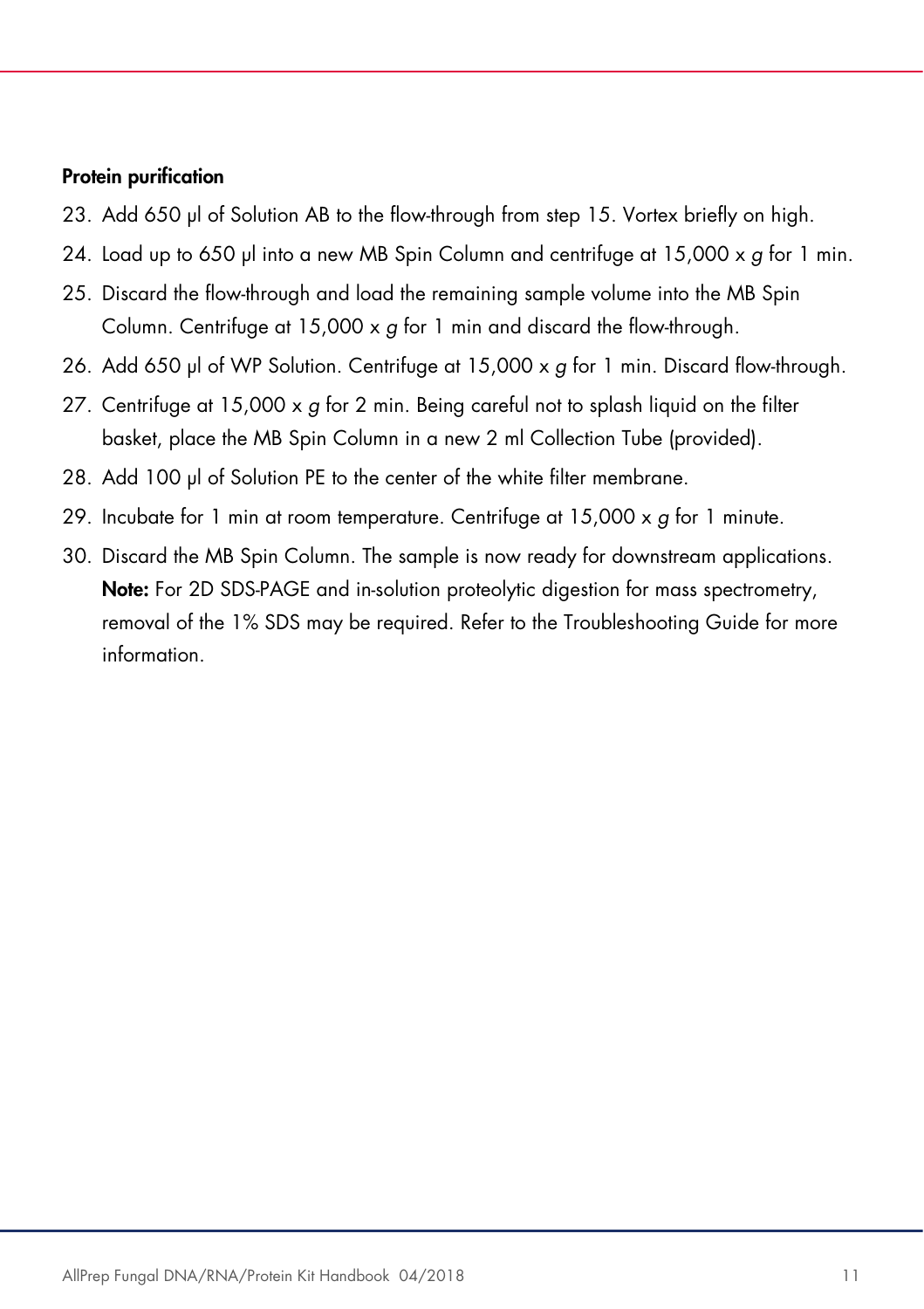### Protocol: Detailed

### Important points before starting

- Add 100% ethanol (user provided) to IW Solution and WP Solution as indicated on the bottle label.
- Add 100% isopropanol (user provided) to RW Solution as indicated on the bottle label.
- To prepare a working stock of Solution HC, add 3.5 µl of β-mercaptoethanol (β-ME) per 350 µl of Solution HC. Alternatively, dithiothreitol (DTT) may be added to Solution HC to a final concentration of 1–10 mM. Always use β-ME and DTT in a fume hood.
- We strongly recommend using Halt Protease Inhibitor Cocktail (Thermo Fisher Scientific cat. no. 78429). Use 3.5 µl of Halt Protease Inhibitor Cocktail per sample. Follow the manufacturer's recommendations when using other protease inhibitors.
- All protocol steps must be followed in the order written. DNA, RNA and protein subheadings are not stand-alone protocols. Skipping steps will result in reduced binding efficiency and reduced recovery of the desired biomolecule.

#### Procedure

1. Add 1.8 ml of fungal culture to a 2 ml Collection Tube (provided). Centrifuge for 3 min at 15,000 x g. Remove all of the supernatant with a pipette tip.

**Note:** We recommend using no more than 1x10<sup>8</sup> fungal cells per sample. Centrifugation separates fungal cells from the culture media. Lysis efficiency is significantly reduced when more than  $1 \times 10^8$  fungal cells are used per sample.

2. Re-suspend the cell pellet in 350 µl of Solution HC (working stock) by vortexing or pipetting. Transfer the re-suspended cells to a PowerBead Tube. Note: Solution HC must be freshly prepared with β-ME (or DTT) and protease inhibitors. Solution HC contains a chaotropic formulation that helps lyse and solubilize total fungal nucleic acids and proteins. β-ME (or DTT) is a strong reducing agent that cleaves disulfide bonds. Protease inhibitors are required for many fungal cultures that produce an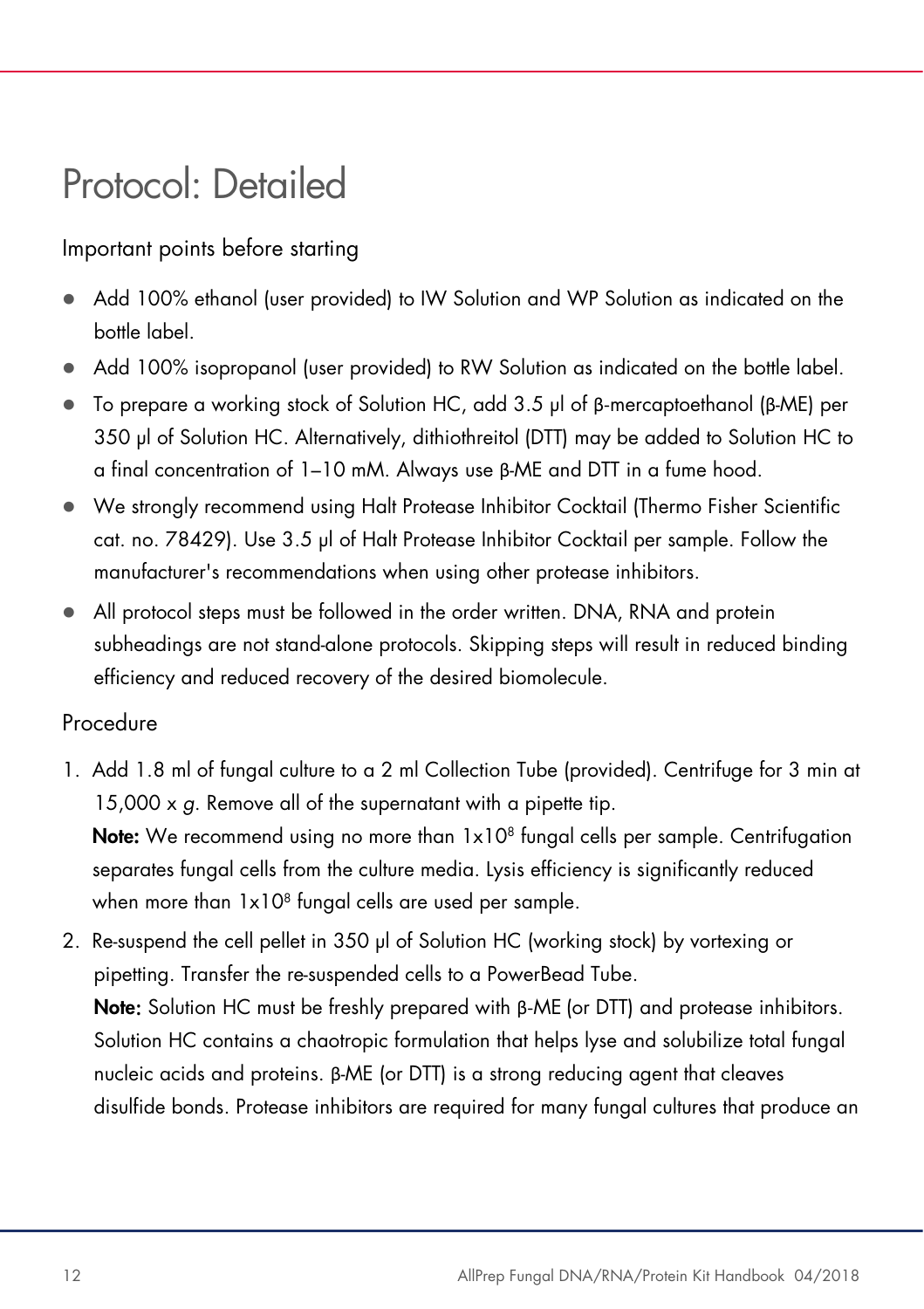abundance of proteases. These compounds act together to maximize nucleic acid and protein stability and solubility.

3. Secure the PowerBead Tube horizontally using a Vortex Adapter (cat. no. 13000-V1-24). Vortex at maximum speed for 10 min.

Note: Mechanical homogenization is performed with a PowerBead Tube with 0.5 mm glass beads to optimize lysis of fungal cells.

- 4. Quick-spin the PowerBead Tube. Remove the cap and add 175 µl of Solution MR directly to the PowerBead Tube. Recap and vortex on high for at least 10 s to mix. Note: The addition of Solution MR directly to the PowerBead Tube solubilizes a small protein fraction that would otherwise be left behind.
- 5. Centrifuge the PowerBead Tube at 15,000 x g for 2 min at room temperature. Note: Centrifugation is used to clear the lysate of any remaining particulates or beads before the next step while leaving nucleic acids and proteins in solution.

#### DNA Purification

- 6. Transfer 350 µl of lysate from the PowerBead Tube directly to an MB Spin Column. Centrifuge for 1 min at 15,000 x g. Save flow-through for RNA purification (step 14). Note: It is normal to transfer some glass beads with the lysate. Note: DNA is selectively bound to the silica membrane in the MB Spin Column while the RNA and protein remain in the flow-through.
- 7. Transfer the MB Spin Column to a clean 2 ml Collection Tube (provided).
- 8. Add 650 µl of Solution EA and centrifuge at 15,000 x g for 1 min. Discard flow-through. Note: Solution EA is an alcohol-based wash that is designed to remove residual salt while allowing DNA to remain bound to the MB Spin Column silica membrane.
- 9. Add 650 µl of IW Solution and centrifuge at 15,000  $\times$  g for 1 min. Discard flow-through. Note: IW Solution ensures complete removal of Solution EA from the MB Spin Column filter membrane, which results in higher DNA yield and purity.
- 10. Centrifuge at 15,000 x g for 2 min. Being careful not to splash liquid on the filter basket, place the MB Spin Column in a new 2 ml Collection Tube (provided).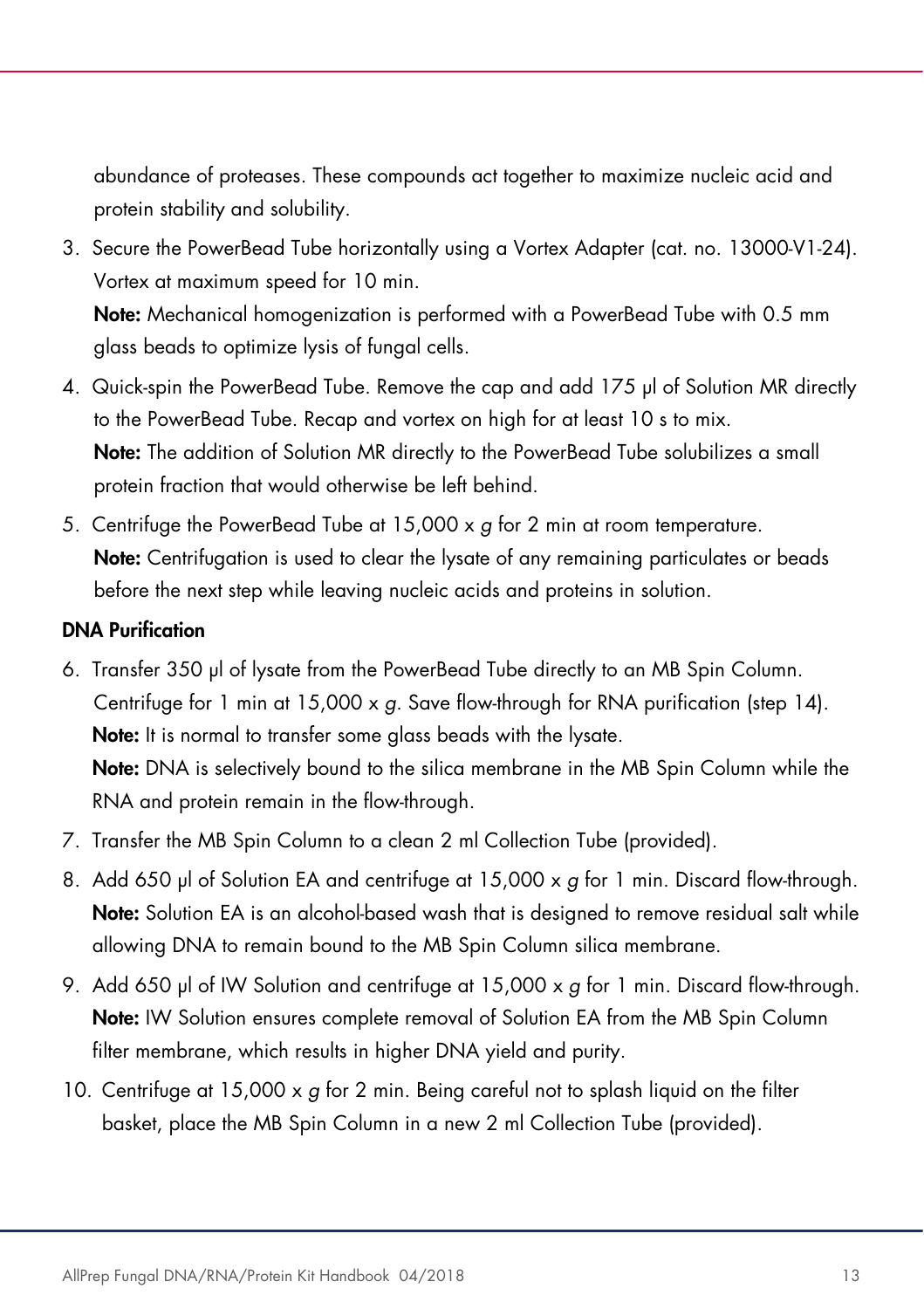Note: This step removes residual IW Solution to prevent any carryover that could interfere with downstream DNA applications.

- 11. Add 100 µl of Solution EB to the center of the white filter membrane. Note: Adding Solution EB to the center of the filter membrane will ensure that the entire membrane is wet and DNA is eluted efficiently.
- 12. Incubate for 1 min at room temperature. Centrifuge at  $15,000 \times g$  for 1 min.
- 13. Discard the MB Spin Column. The DNA is now ready for downstream applications.

### RNA purification

- 14. Add 350 µl of Solution RB to the flow-through from step 6. Vortex briefly on high.
- 15. Add the lysate to a new MB Spin Column and centrifuge at  $15,000 \times g$  for 1 min. Save the flow-through for protein purification (step 23). Note: RNA is selectively bound to the silica membrane in the MB Spin Column while proteins remain in the flow-through.
- 16. Transfer the MB Spin Column to a clean 2 ml Collection Tube (provided).
- 17. Add 650 µl of RW Solution. Centrifuge at  $15,000 \times g$  for 1 min. Discard flow-through. Note: RW Solution is an alcohol-based wash that is designed to remove residual salt while allowing RNA to remain bound to the MB Spin Column silica membrane.
- 18. Add 650 µl of 100% ethanol (user provided). Centrifuge at 15,000  $\times g$  for 1 min. Discard the flow-through.

Note: 100% ethanol ensures complete removal of RW Solution from the MB Spin Column filter membrane, which results in higher RNA yield and purity.

- 19. Centrifuge at 15,000  $\times$  g for 2 min. Being careful not to splash liquid on the filter basket, place the MB Spin Column in a new 2 ml Collection Tube (provided). Note: This step removes residual ethanol to prevent any carryover that could interfere with downstream RNA applications.
- 20. Add 100 µl of RNase-Free Water (provided) to the center of the white filter membrane. Note: Adding RNase-Free Water to the center of the filter membrane will ensure that the entire membrane is wet and RNA is eluted efficiently.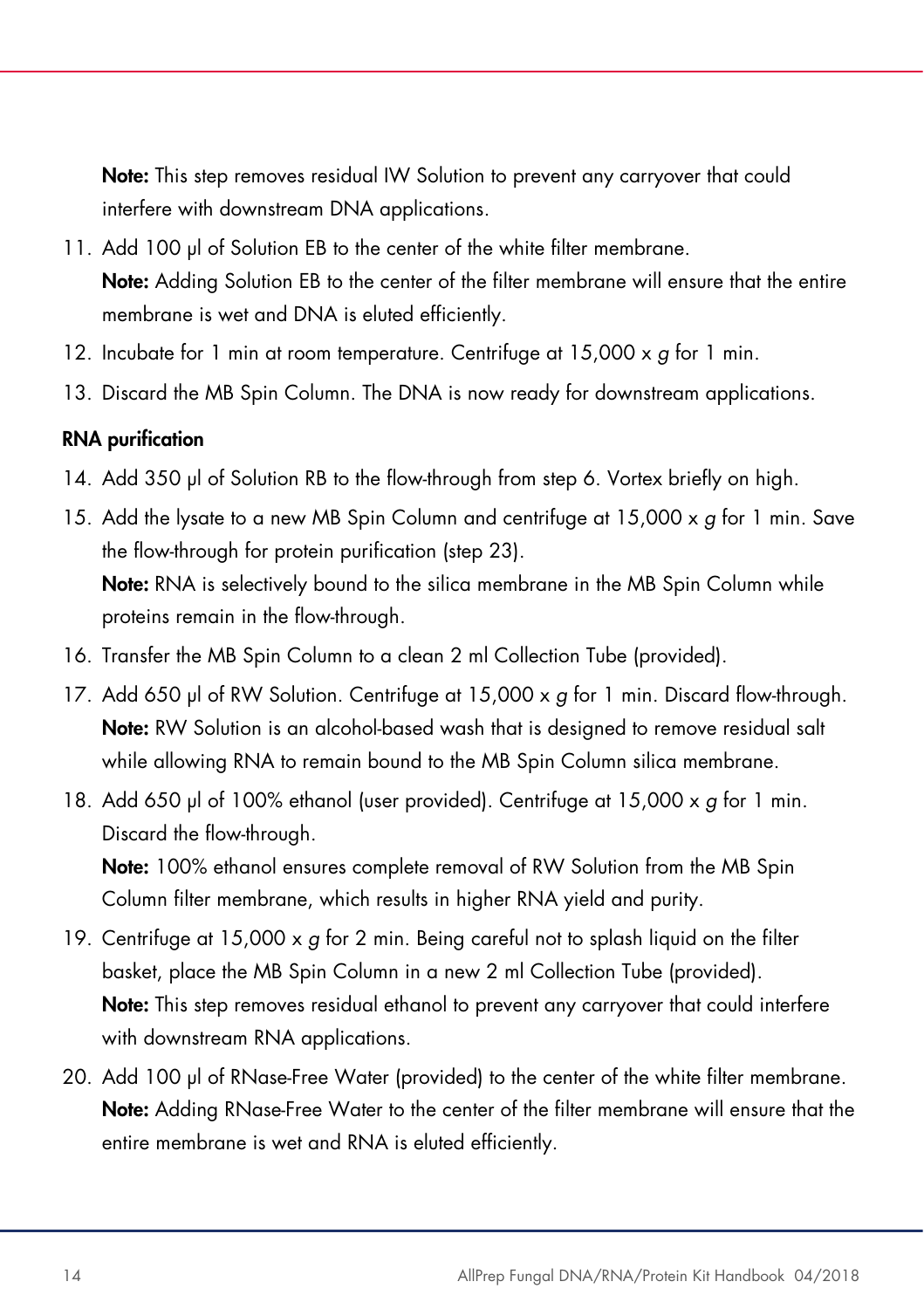- 21. Incubate for 1 min at room temperature. Centrifuge at  $15,000 \times q$  for 1 min.
- 22. Discard the MB Spin Column. The RNA is now ready for downstream applications.

#### Protein purification

- 23. Add 650 µl of Solution AB to the flow-through from step 15. Vortex briefly on high.
- 24. Load up to 650 µl into a new MB Spin Column and centrifuge at  $15,000 \times g$  for 1 min.
- 25. Discard the flow-through and load the remaining sample volume into the MB Spin Column. Centrifuge at  $15,000 \times q$  for 1 min and discard the flow-through. Note: Proteins are selectively bound to the silica membrane in the MB Spin Column while salts and impurities remain in the flow-through.
- 26. Add 650 µl of WP Solution. Centrifuge at 15,000 x q for 1 min. Discard flow-through. Note: WP Solution is an alcohol-based wash that removes residual salts and impurities while allowing proteins to remain bound to the MB Spin Column.
- 27. Centrifuge at  $15,000 \times g$  for 2 min. Being careful not to splash liquid on the filter basket, place the MB Spin Column in a new 2 ml Collection Tube (provided). Note: This step removes residual WP Solution to prevent any carryover that could interfere with protein elution and downstream applications.
- 28. Add 100 µl of Solution PE to the center of the white filter membrane. Note: Solution PE contains 1% SDS, which is used to elute membrane-bound proteins. HEPES stabilizes the elution solution at pH 8.0 and does not interfere with downstream applications, such as the BCA assay used to determine protein concentration. Note: Depending on the downstream application, alternative elution buffers, such as urea/thiourea and cleavable detergents, may be used. Use of other elution buffers may result in reduced protein recovery. See the Troubleshooting Guide for additional information.
- 29. Incubate for 1 min at room temperature. Centrifuge at  $15,000 \times g$  for 1 minute.
- 30. Discard the MB Spin Column. The sample is now ready for downstream applications. Note: For 2D SDS-PAGE and in-solution proteolytic digestion for mass spectrometry, removal of the 1% SDS may be required. Refer to the Troubleshooting Guide for more information.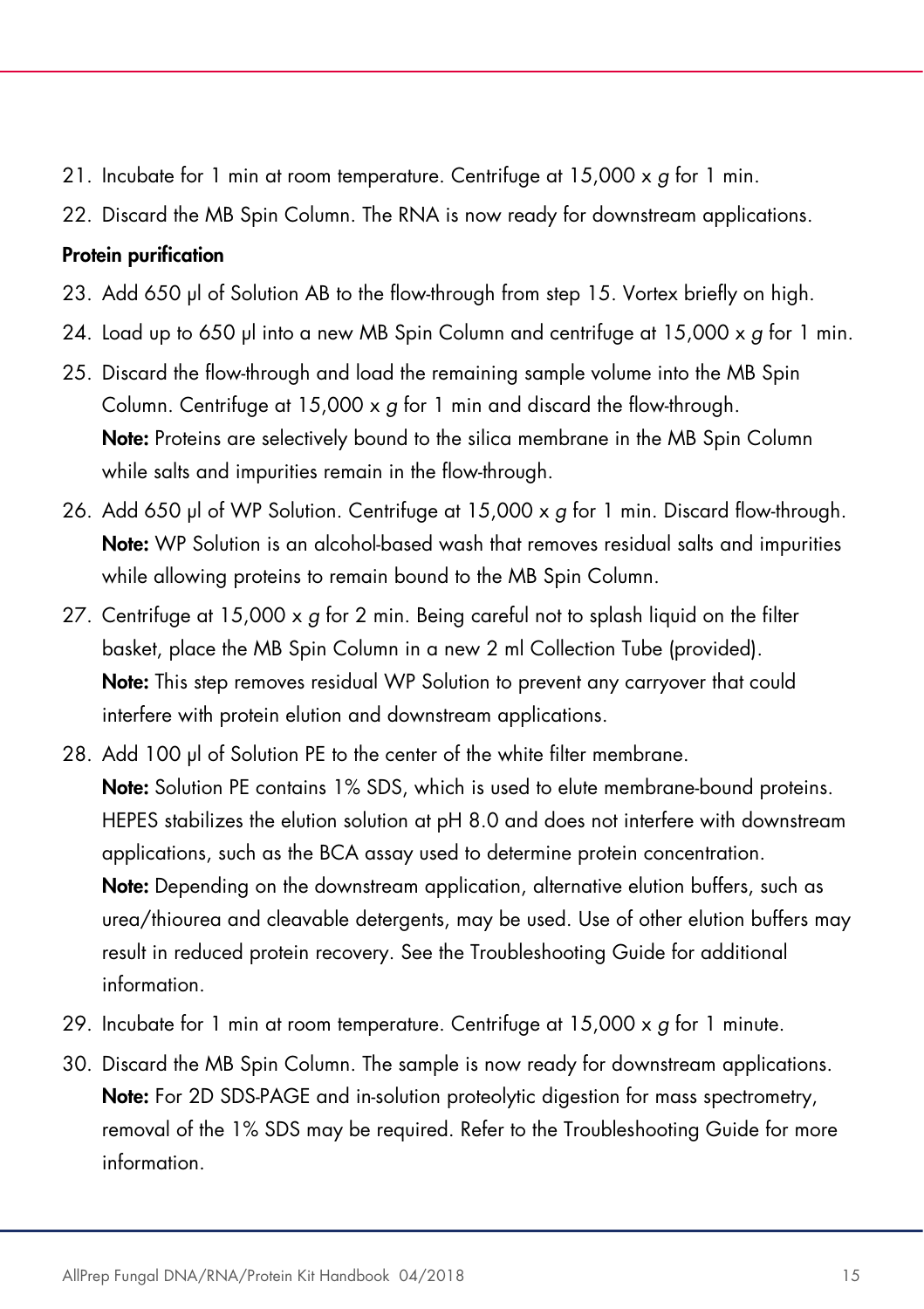### Troubleshooting Guide

This troubleshooting guide may be helpful in solving any problems that may arise. For more information, see also the Frequently Asked Questions page at our Technical Support Center: www.qiagen.com/FAQ/FAQList.aspx. The scientists in QIAGEN Technical Services are always happy to answer any questions you may have about either the information and/or protocols in this handbook or sample and assay technologies. For contact information, visit www.qiagen.com.

|    | a) Low nucleic acid or protein<br>yields | Several factors may affect nucleic acid and protein yields:                                                                                                                                                                                                                                                                                                                                                                                             |
|----|------------------------------------------|---------------------------------------------------------------------------------------------------------------------------------------------------------------------------------------------------------------------------------------------------------------------------------------------------------------------------------------------------------------------------------------------------------------------------------------------------------|
|    |                                          | A) Frozen fungal stocks can degrade over long-term storage and grow poorly<br>or not at all. Poorly growing stocks will results in low nucleic acid and protein<br>yields.                                                                                                                                                                                                                                                                              |
|    |                                          | B) Use fresh cultures. Extraction from older cultures may result in degraded<br>material and lower yields.                                                                                                                                                                                                                                                                                                                                              |
|    |                                          | C) Nucleic acid and protein isolation must proceed in the order given in the<br>protocol. All the buffers build on each other to optimally bind and elute the<br>next biomolecule. Skipping steps can result in reduced yields.                                                                                                                                                                                                                         |
| b) | Nucleic acids are<br>degraded            | Degraded nucleic acids are a common sign of nuclease activity. The older a<br>fungal culture is, the more potential to recover both degraded DNA and RNA.<br>To reduce DNA degradation, use fresh overnight microbial cultures. To<br>maintain RNA integrity during isolation and purification, add an RNase<br>inhibitor such as $\beta$ -ME or DTT to Solution HC as described in the Important<br>points before starting sections on pages 9 and 12. |
| c) | Proteins are degraded                    | Degraded proteins are a common sign of protease activity. The level of<br>protease activity depends on sample type and may vary significantly from<br>one cultured organism to another. Add protease inhibitors to Solution HC<br>prior to bead beating as described in the Important points before starting<br>sections on pages 9 and 12. Some cultures may require the addition of EDTA<br>or other protease inhibitors.                             |
| d) | Storing nucleic acids                    | DNA is eluted in 10 mM Tris, pH 8.0, while RNA is eluted in RNase-free<br>water.                                                                                                                                                                                                                                                                                                                                                                        |
|    |                                          | Store both DNA and RNA at -15 to -30°C to prevent degradation or at<br>-65 to -90°C for long-term storage.                                                                                                                                                                                                                                                                                                                                              |

#### Comments and suggestions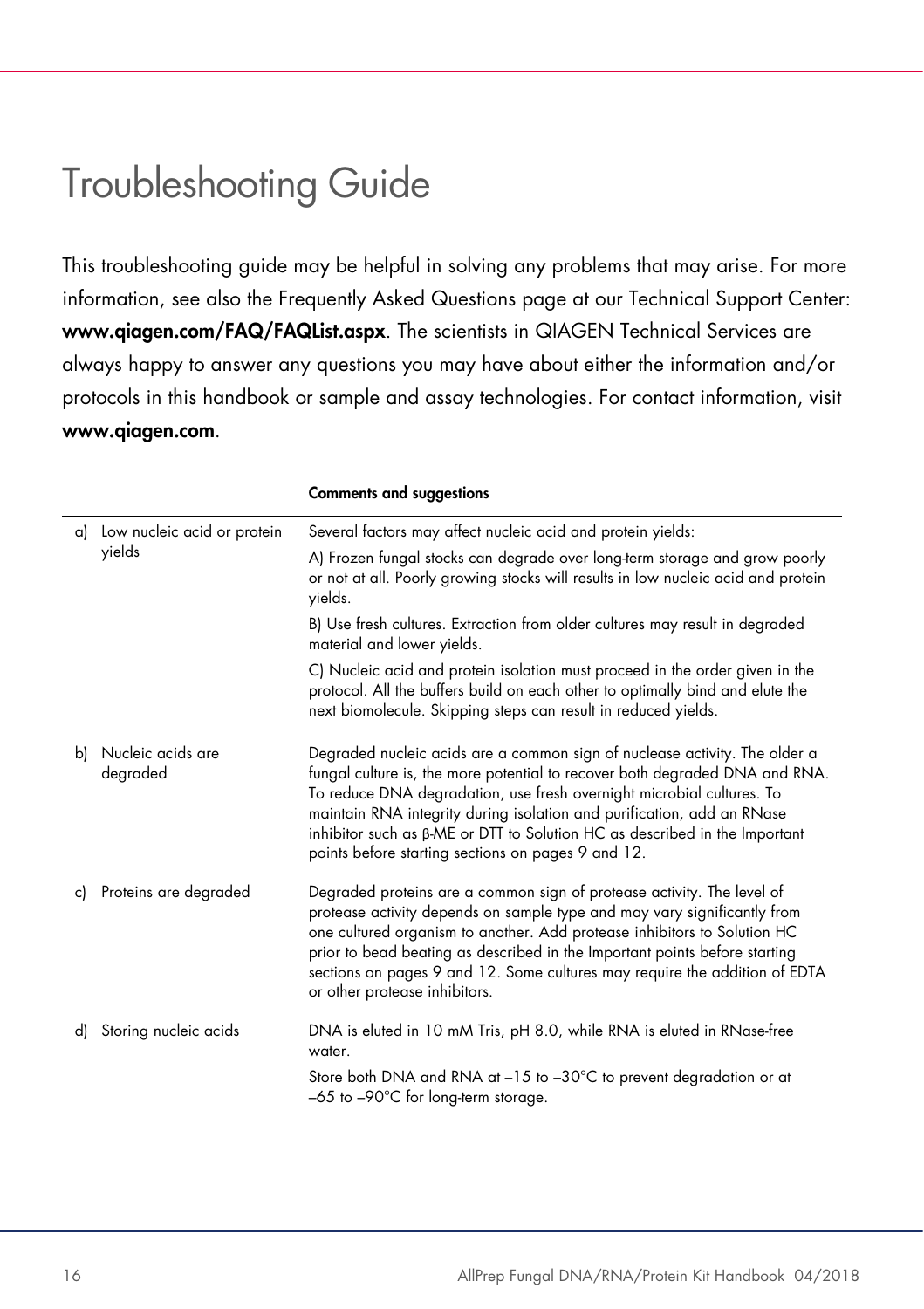#### Comments and suggestions

| e) | Storing proteins                     | Proteins are eluted in 1% SDS/10 mM HEPES. For short-term storage, store<br>protein sample at 2-8°C. For long-term storage, store protein sample at<br>$-15$ to $-30^{\circ}$ C.                                                                                                                                                                                                                                                                                                                 |
|----|--------------------------------------|--------------------------------------------------------------------------------------------------------------------------------------------------------------------------------------------------------------------------------------------------------------------------------------------------------------------------------------------------------------------------------------------------------------------------------------------------------------------------------------------------|
|    |                                      | The SDS present in the elution buffer will precipitate out of solution when<br>stored at cold temperatures. Allow samples to thaw at room temperature.<br>Briefly heat the protein sample at 55°C to re-dissolve the SDS prior to<br>downstream applications.                                                                                                                                                                                                                                    |
| f) | Removing SDS from eluted<br>proteins | Solution PE contains 1% SDS, which is required for maximum protein elution<br>and recovery from the MB Spin Column. For some downstream applications<br>(i.e., 2D SDS-PAGE or in-solution proteolytic digestion), SDS will need to be<br>removed. To keep proteins in solution, a buffer exchange into 8 M Urea or<br>guanidine thiocyanate can be done using traditional dialysis, a centrifugal<br>filter device with a low molecular weight cut-off (e.g. 5-30 kDa) or a<br>desalting column. |
| g) | Alternate protein elution<br>buffers | Alternatively, MB Spin Column-bound proteins can be eluted in a freshly<br>prepared 7 M urea/2 M thiourea $\pm$ 4% CHAPS solution with minimal protein<br>loss.                                                                                                                                                                                                                                                                                                                                  |
|    |                                      | Cleavable detergents, such as RapiGest™ SF Surfactant (Waters), have also<br>been shown to be effective elution buffer alternatives but with reduced protein<br>recovery. We have found that $a \ge 2\%$ solution of RapiGest SF in Tris, pH 8.0<br>can serve as an alternative to Solution PE.                                                                                                                                                                                                  |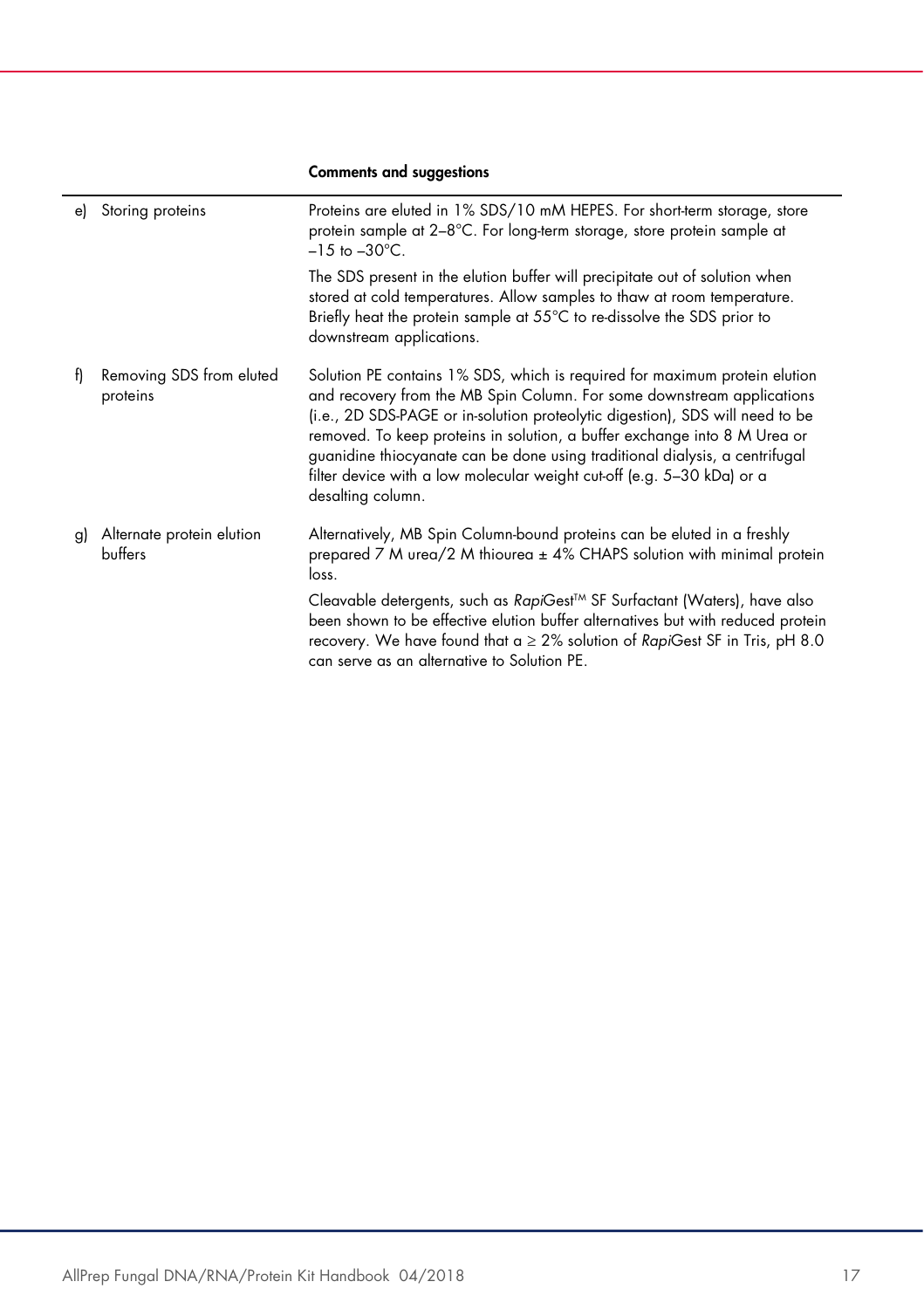# Ordering Information

| Product                                             | <b>Contents</b>                                                                                         | Cat. no.    |
|-----------------------------------------------------|---------------------------------------------------------------------------------------------------------|-------------|
| AllPrep Fungal<br>DNA/RNA/Protein Kit (50)          | For 50 preps: Extraction of protein<br>and nucleic acids from fungal cell<br>cultures                   | 47154       |
| <b>Related products</b>                             |                                                                                                         |             |
| AllPrep Bacterial<br>DNA/RNA/Protein Kit (50)       | For 50 preps: Extraction of protein<br>and nucleic acids from bacterial cell<br>cultures                | 47054       |
| AllPrep PowerViral® DNA/RNA<br>Kit (50)             | For 50 preps: Isolation of viral or<br>fungal total nucleic acids from waste<br>water and stool samples | 28000-50    |
| NoviPure <sup>®</sup> Microbial Protein<br>Kit (50) | For 50 preps: Protein extraction from<br>microbial cell cultures                                        | 47044       |
| DNeasy® UltraClean® 96<br>Microbial Kit (384)       | For 384 preps: High-throughput<br>isolation of DNA from microbial<br>cultures                           | 10196-4     |
| DNeasy UltraClean Microbial Kit<br>(50)             | For 50 preps: Isolation of high-<br>quality DNA from microbial cultures                                 | 12224-50    |
| DNeasy UltraClean Microbial Kit<br>(250)            | For 250 preps: Isolation of high-<br>quality DNA from microbial cultures                                | 12224-250   |
| Vortex Adapter                                      | For vortexing 1.7 ml or 2 ml tubes<br>using the Vortex-Genie 2 Vortex                                   | 13000-V1-24 |

For up-to-date licensing information and product-specific disclaimers, see the respective QIAGEN kit handbook or user manual. QIAGEN kit handbooks and user manuals are available at www.qiagen.com or can be requested from QIAGEN Technical Services or your local distributor.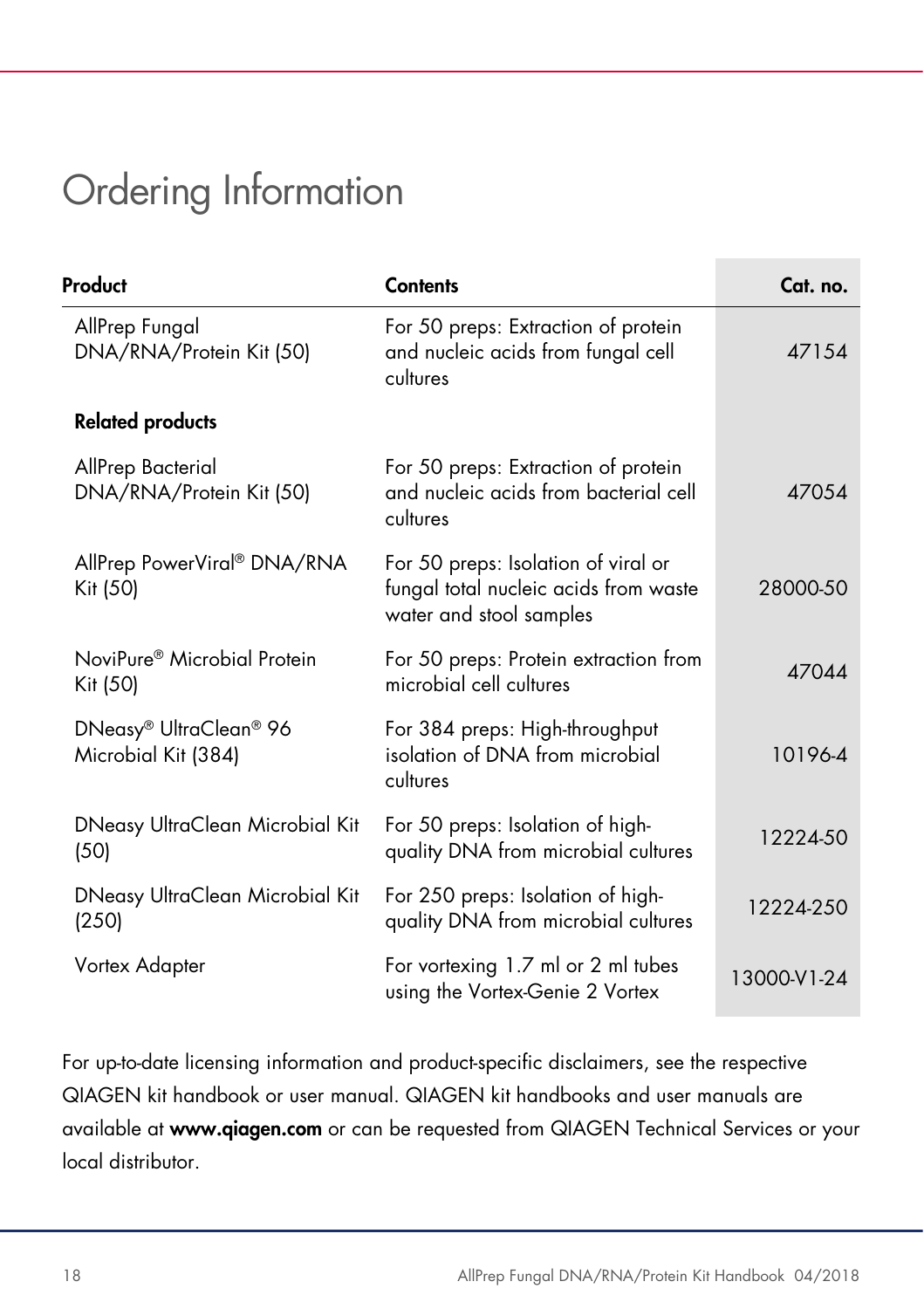Trademarks: QIAGEN®, Sample to Insight®, AllPrep®, DNeasy®, NoviPure®, PowerViral®, UltraClean® (QIAGEN Group); Vortex-Genie® (Scientific Industries, Inc.); Halt<sup>TM</sup> (Thermo Fisher Scientific, Inc.); RapiGest<sup>TM</sup> (Waters). Registered names, trademarks, etc. used in this document, even when not specifically marked as such, may still be legally protected.

#### Limited License Agreement for AllPrep Fungal DNA/RNA/Protein Kit

Use of this product signifies the agreement of any purchaser or user of the product to the following terms:

- 1. The product may be used solely in accordance with the protocols provided with the product and this handbook and for use with components contained in the kit only. QIAGEN grants no license under any of its intellectual property to use or incorporate the enclosed components of this kit with any components not included within this kit except as described in the protocols provided with the product, this handbook, and additional protocols available at www.qiagen.com. Some of these additional protocols have been provided by QIAGEN users for QIAGEN users. These protocols have not been thoroughly tested or optimized by QIAGEN. QIAGEN neither guarantees them nor warrants that they do not infringe the rights of third-parties.
- 2. Other than expressly stated licenses, QIAGEN makes no warranty that this kit and/or its use(s) do not infringe the rights of third-parties.
- 3. This kit and its components are licensed for one-time use and may not be reused, refurbished, or resold.
- 4. QIAGEN specifically disclaims any other licenses, expressed or implied other than those expressly stated.
- 5. The purchaser and user of the kit agree not to take or permit anyone else to take any steps that could lead to or facilitate any acts prohibited above. QIAGEN may enforce the prohibitions of this Limited License Agreement in any Court, and shall recover all its investigative and Court costs, including attorney fees, in any action to enforce this Limited License Agreement or any of its intellectual property rights relating to the kit and/or its components.

For updated license terms, see www.qiagen.com.

HB-2287-001 © 2018 QIAGEN, all rights reserved.